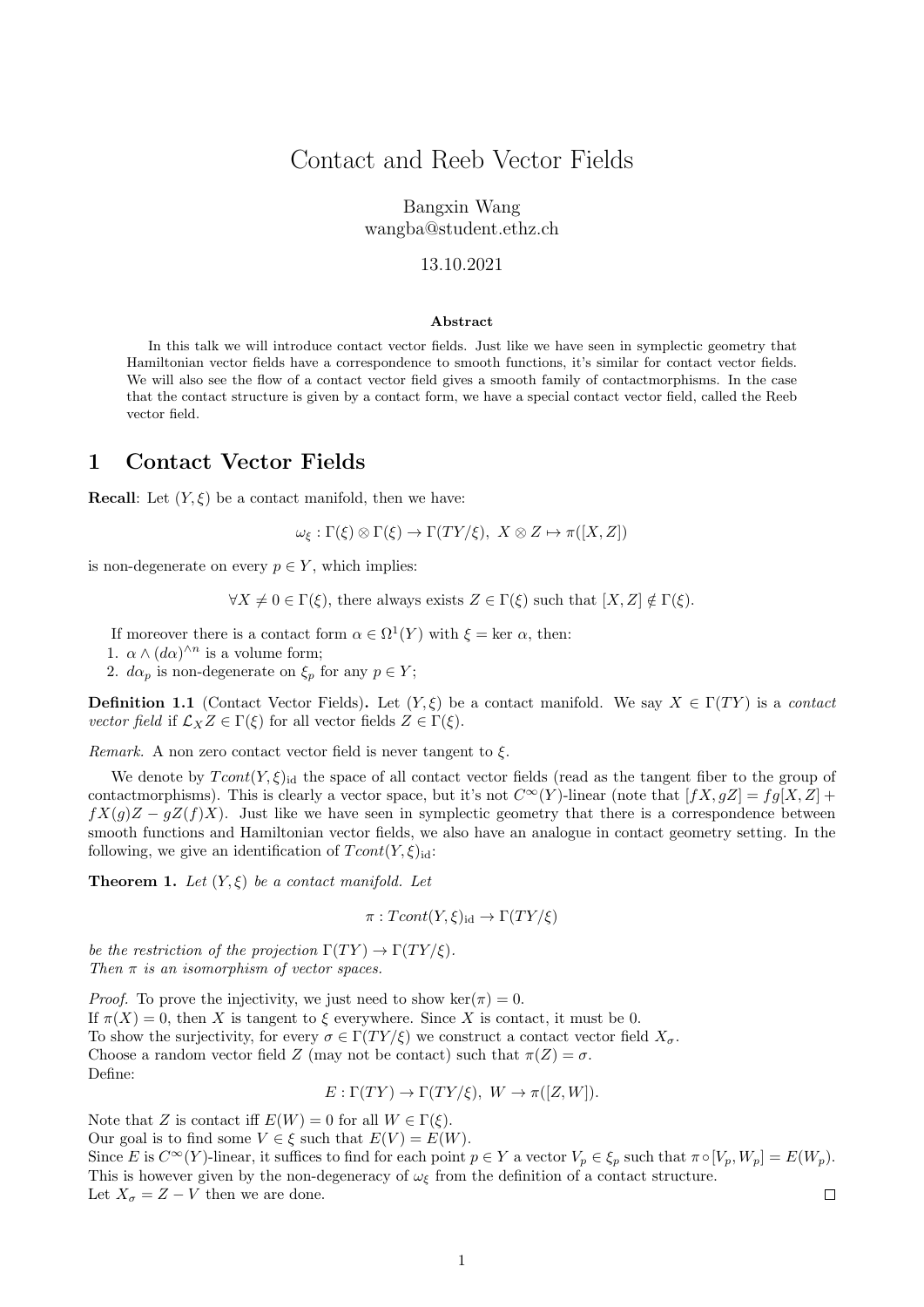Since we have defined contact vector fields, it would be natural to think about their flows. The following definition and proposition will explain this:

**Definition 1.2** (Contact Isotopies). Let  $(Y, \xi)$  be a contact manifold. A contact isotopy is an isotopy through contact morphisms, i.e. a smooth 1-parameter family of contactmorphisms  $\phi_t : Y \to Y$  such that:

$$
\phi_0 = \text{id};
$$
  

$$
\phi_{t*}(\xi) = \xi.
$$

<span id="page-1-2"></span>**Proposition 1.1.** Let  $\phi_t$  be a contact isotopy on a contact manifold  $(Y, \xi)$ . Then

$$
X^t:=\frac{\partial \phi_t}{\partial t}\circ \phi_t^{-1}
$$

is a contact vector field for all  $t$ .

Conversely, let  $X<sup>t</sup>$  be a smooth family of contact vector fields, then the flow of  $X<sup>t</sup>$  is a contact isotopy.

*Proof.* Suppose  $\phi_t$  is a contact isotopy, to show is  $\mathcal{L}_{X^t}Z \in \xi$  for any  $Z \in \xi$ . Note that

$$
\mathcal{L}_{X^t}Z = \phi_{t*}^{-1} \lim_{s \to 0} \frac{\phi_{t+s*}Z - \phi_{t*}Z}{s}.
$$

Since  $\phi_t$  is a contact isotopy we have  $\mathcal{L}_{X^t}Z \in \xi$ .

Conversely, let  $\phi_t$  be the flow corresponding to the vector field  $X^t$  such that

$$
X^{t} := \frac{\partial \phi_{t}}{\partial t} \circ \phi_{t}^{-1}
$$

$$
\phi_{0} = id.
$$

To show is  $\phi_{t*}Z \in \xi$  for any  $Z \in \xi$  and any t.

Let  $c(t) = \phi_{t*}Z$ . Since  $c(0) \in \xi$  and  $c'(t) = \mathcal{L}_{X_t}Z \in \xi$  we are done.

From the Theorem and the Proposition above we see that contact isotopies are easy to construct. They can be locally constructed by the following corollary:

<span id="page-1-1"></span>Corollary 1.1 (isotopy extension). Let  $(Y_1, \xi)$  and  $(Y_2, \zeta)$  be two contact manifolds of equal dimension. Let

 $f_t: Y_2 \to Y_1$ 

be a smooth path of contact embeddings. Then there is a contact isotopy  $\phi_t$  on  $Y_1$  such that

$$
\phi_t \circ f_0 = f_t.
$$

Furthermore, we can assume that  $\phi_t$  is the identity outside any open set  $V_t \subset Y_1$  containing the closure of  $f_t(U)$ .

*Proof.* Define  $X_t: f_t(Y_2) \to TY_1$  as

$$
X_t(f_t(p)) = \frac{\partial f_t(p)}{\partial t}.
$$

By **Theorem** [1](#page-0-0)  $X_t$  can be viewed as a section in  $\Gamma(TY_1/\xi)|_{f_t(U)}$ . This section can be extended to all of  $Y_1$  by cutting it off. The flow of this section defines the desired  $\phi_t$ .  $\Box$ 

## 2 From The Point of View of Contact Forms

In this section, we assume the existence of contact form. In this case we have a rather simple characterization of contact iosotopies and contact vector fields.

<span id="page-1-0"></span>**Proposition 2.1.** Let  $(Y, \text{ker } \alpha)$  be a contact manifold with contact form  $\alpha$ . A diffeomorphism  $\phi: Y \to Y$  is a contactomorphism if and only if

 $\phi^* \alpha = f \alpha$ 

for some nowhere vanishing function  $f \in C^{\infty}(Y)$ . A vector field  $X$  is a contact vector field if and only if

$$
\mathcal{L}_X\alpha = g\alpha
$$

for some (possibly zero) function  $g \in C^{\infty}(Y)$ .

 $\Box$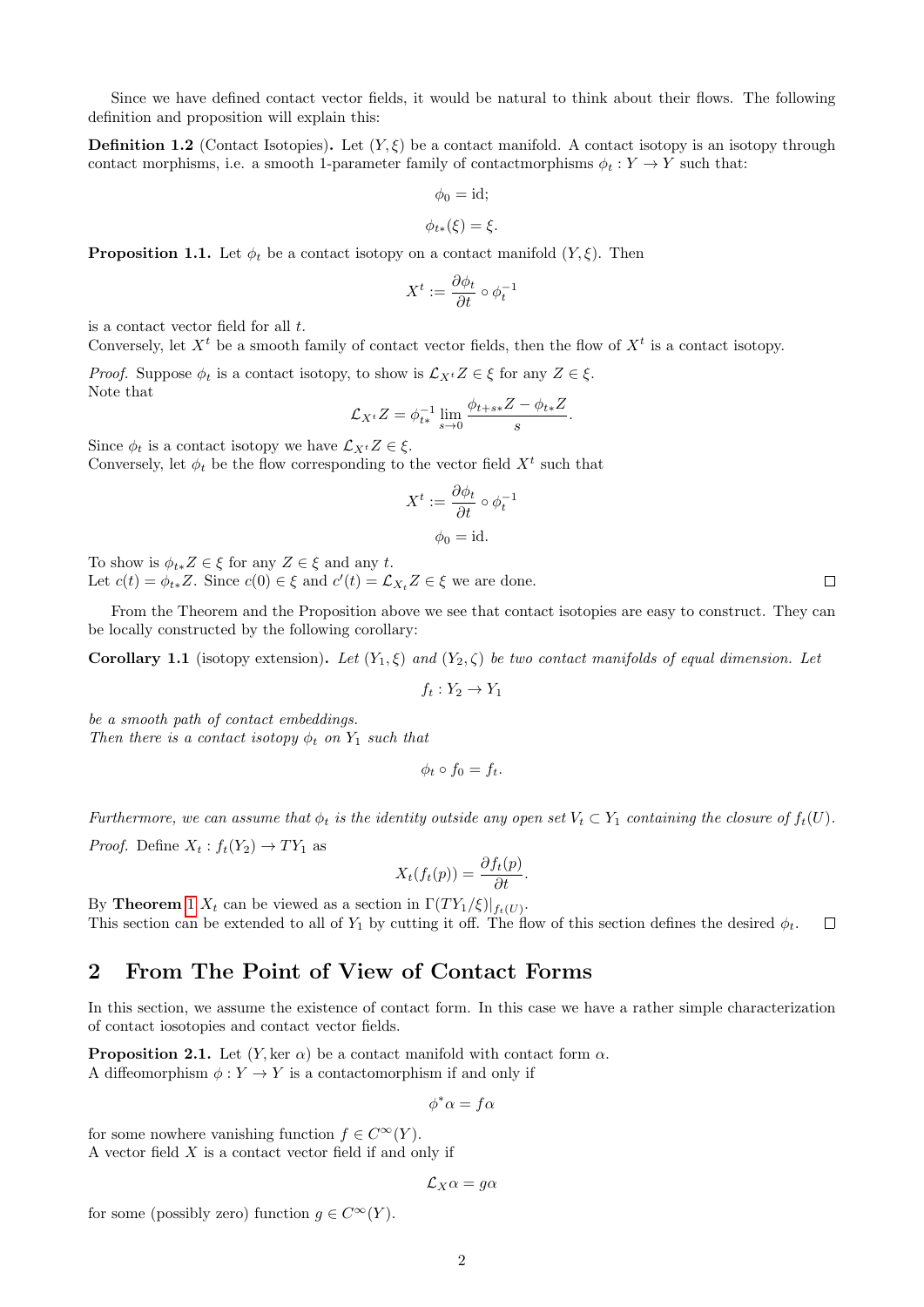Proof. Since  $\alpha(\phi_* Z) = (\phi^* \alpha) Z$ ,  $\phi$  is a contactmorphism iff ker  $\alpha = \text{ker } \phi^* \alpha$ . Hence they are differed by a nowhere vanishing smooth function.

For the second statement, let Z be a vector field tangent to  $\xi$ . Then

$$
0 = \mathcal{L}_X(\alpha(Z)) = (\mathcal{L}_X \alpha)(Z) + \alpha([X, Z]).
$$

X being contact means that  $\alpha([X, Z]) = 0$  for all  $Z \in \text{ker } \alpha$ . This means that ker  $\alpha \subset \text{ker}(\mathcal{L}_X \alpha)$ , which implies the claim.  $\Box$ 

<span id="page-2-0"></span>**Proposition 2.2** (Reeb Vector Field). Let  $(Y, \text{ker } \alpha)$  be a contact manifold with contact form  $\alpha$ .  $\alpha$  induces a map

$$
\alpha: Tcont(Y, \text{ker }\alpha)_{\text{id}} \to C^{\infty}(Y).
$$

This map is an isomorphism of vector spaces.

We define the Reeb vector field  $R_{\alpha}$  to be the contact vector field that is sent to the constant function  $1 \in C^{\infty}(Y)$ .

*Proof.* Since there exists a contact form, the line bundle  $TY/\xi$  is trivial. Therefore  $C^{\infty}(Y) \cong \Gamma(T Y/\xi)$ . The statement follows immediately from **Theorem** [1.](#page-0-0) Since  $\alpha : Tcont(Y, \text{ker }\alpha)_{id} \to C^{\infty}(Y)$  is an isomorphism,  $R_{\alpha}$ is well defined.  $\Box$ 

In the following we give an alternative definition of Reeb vector fields:

<span id="page-2-1"></span>**Proposition 2.3** (Alternative Definition of Reeb Vector Fields). Let  $(Y, \text{ker } \alpha)$  be a contact manifold, a vector field  $R_{\alpha}$  is called the Reeb vector field if it holds the following two conditions:

$$
\iota_{R_{\alpha}}\alpha = 1;
$$
  

$$
\iota_{R_{\alpha}}d\alpha = 0.
$$

Proof. We first prove Proposition [2.2](#page-2-0) implies Proposition [2.3.](#page-2-1)

 $\iota_{R_{\alpha}}\alpha = 1$  is clear from the construction. It's left to prove  $\iota_{R_{\alpha}}d\alpha = 0$ .

Indeed, by Cartan's formula we have  $\iota_{R_\alpha} d\alpha = \mathcal{L}_{R_\alpha} \alpha - d\iota_{R_\alpha} \alpha = \mathcal{L}_{R_\alpha} \alpha - 0$ . Since  $\mathcal{L}_{R_\alpha} \alpha = g\alpha$  for some smooth function g, we have  $\iota_{R_\alpha} d\alpha = 0$  on  $\xi$ . It's easy to see  $\mathcal{L}_{R_\alpha} R_\alpha$  is also 0. Therefore we conclude that  $\iota_{R_\alpha} d\alpha = 0$ . Conversely let's assume  $\iota_X \alpha = 1$  and  $\iota_X d\alpha = 0$ . We just need to show X is a contact vector field.

Indeed, again by Cartan's formula  $\mathcal{L}_X\alpha = d\iota_X\alpha + \iota_Xd\alpha = 0$ . By Proposition [2.1](#page-1-0) and taking  $g = 0$  we are done.  $\Box$ 

Remark. From Proposition [2.2](#page-2-0) we see that for each  $(Y, \text{ker } \alpha)$  there exists a unique Reeb vector field and it preserves the contact form  $\alpha$  in the sense that  $\mathcal{L}_{R_{\alpha}}\alpha = 0$ . Note that for X to be a contact vector field we only require  $\mathcal{L}_{X}\alpha = q\alpha$ . All contact vector fields constructed as in **Corollary** [1.1](#page-1-1) are not Reeb vector fields.

Now we give an example how Reeb vector fields are related to Hamiltonian vector fields. Recall from the previous talk:

**Definition 2.1.** A Liouville vector field X on a symplectic manifold  $(W, \omega)$  is a vector field satisfying the equation  $\mathcal{L}_X\omega=\omega$ . In this case, the 1–form  $\alpha:=\iota_X\omega$  is a contact form on any hypersurface H transverse to X. Such hypersurfaces are said to be of contact type.

Lemma. If a codimension 1 submanifold  $N \subset T^*W$  is both a hypersurface of contact type with contact form  $\alpha = \iota_X \omega$  for some Liouville vector field X ( $\omega$  is the symplectic form on  $T^*W$ ) and the level set of a Hamiltonian function  $H: T^*W \to \mathbb{R}$ , then the Reeb vector field  $R_\alpha$  and the Hamiltonian vector field agree up to scaling.

*Proof.* Note that  $d\alpha = d\iota_X \omega = \mathcal{L}_X \omega = \omega$ . On each fiber of TN it has a kernel of dimension 1. This kernel is defined both by the Reeb vector field  $R_{\alpha}$  and the Hamiltonian vector field  $X_H$  as following:

$$
\iota_{R_{\alpha}}d\alpha|_{TN}=0;
$$

and

$$
\iota_{X_H} d\alpha|_{TN} = -dH|_{TN} = 0.
$$

Hence  $R_{\alpha}$  and  $X_H$  are differed only by scaling.

 $\Box$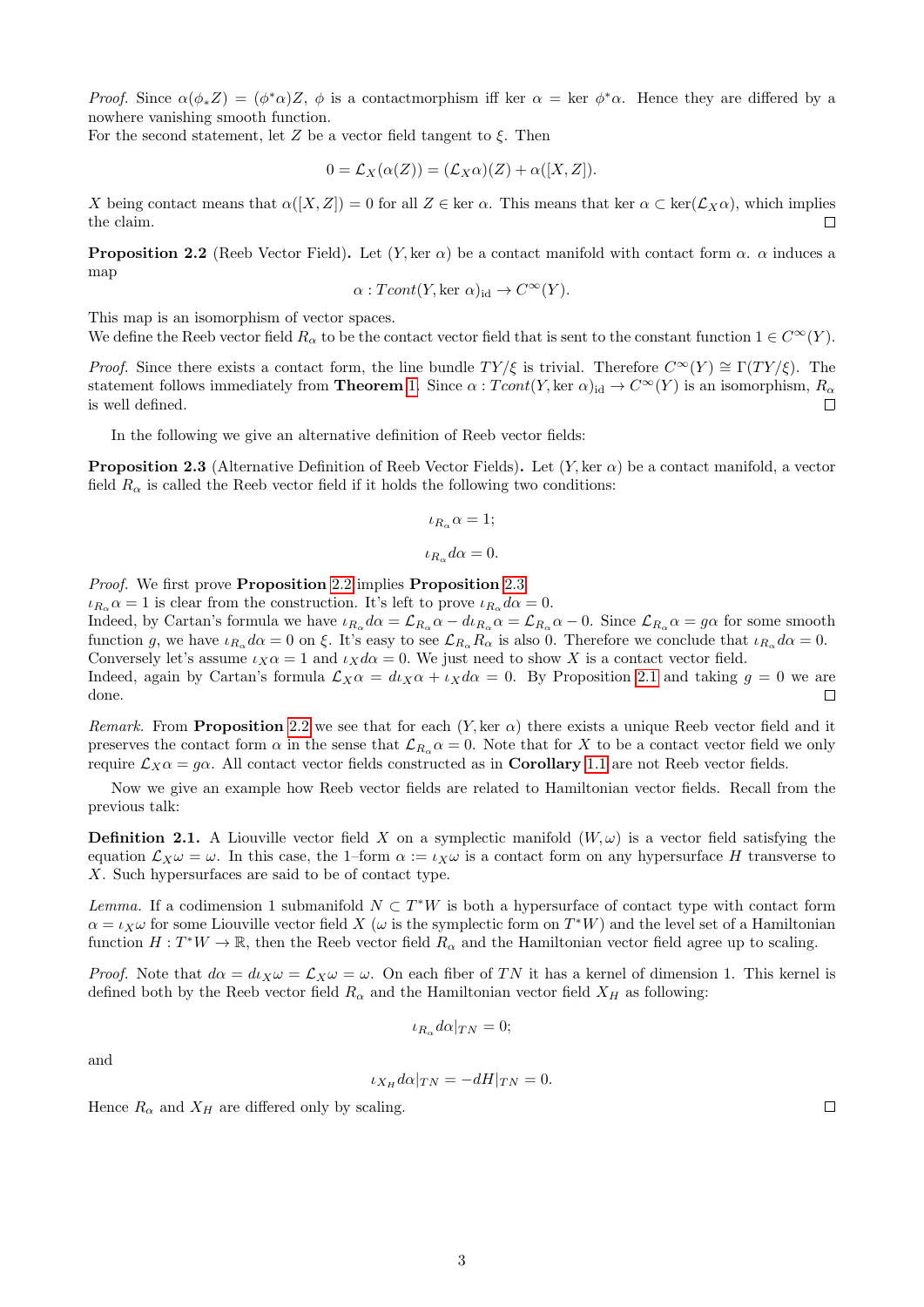## 3 Examples

1. Consider  $(Y, \ker \alpha)$  given by  $Y = \mathbb{R}^{2n+1}$  and  $\alpha = \sum_i x_i dy_i + dz$ . Then  $R_{\alpha} = \frac{\partial}{\partial z}$  is the corresponding Reeb vector field. Recall Proposition [1.1](#page-1-2) we have the corresponding contact isotopy

$$
\phi_t^R(x_1, y_1, \dots, x_n, y_n, z) = (x_1, y_1, \dots, x_n, y_n, z + t).
$$

We also give an example of contact vector field which is not a Reeb vector field:

$$
X = x\frac{\partial}{\partial x} + z\frac{\partial}{\partial z}
$$

with  $\mathcal{L}_X \alpha = \alpha$ .

2. Consider the odd sphere  $S^{2n-1} \hookrightarrow \mathbb{R}^{2n}$  as

$$
\{(x_1, y_1, ..., x_n, y_n) | \sum (x_i^2 + y_i^2) = 1 \}.
$$

Consider the 1-form  $\sigma$  on  $\mathbb{R}^{2n}$ ,

$$
\sigma = \frac{1}{2} \sum (x_i dy_i - y_i dx_i).
$$

Let  $\alpha = i^* \sigma$ . Claim:  $\alpha$  is a contact form on  $S^{2n-1}$ .

Proof. We just need to show

$$
\alpha \wedge (d\alpha)^{\wedge (n-1)} \neq 0.
$$

Consider the 1-form  $\nu \in \Gamma(T^*\mathbb{R}^{2n})$  given by  $d\sum_{i=1}^n (x_i^2 + y_i^2)$ . It holds that  $T_pS^{2n-1} = \text{ker }\nu_p$  at  $p \in S^{2n-1}$ . Verify that  $\nu \wedge \sigma \wedge (d\sigma)^{\wedge (n-1)}$ .

The distribution  $\xi = \ker \alpha$  is called the *standard contact structure* on  $S^{2n-1}$ . The Reeb vector field is given by  $R_{\alpha} = 2\sum (x_i \frac{\partial}{\partial y_i} - y_i \frac{\partial}{\partial x_i})$  and is also known as the *Hopf vector filed* on  $S^{2n-1}$ .

3. (Cogeodesic Flow)[\[1\]](#page-4-0)

Let  $(M, q)$  be a Riemannian manifold. The Riemannian metric q on M allows us to define a bundle isomorphism  $\Psi$  from the tangent bundle TM to the cotangent bundle  $T^*M$ , which is fiberwise given by:

$$
\Psi_p: T_p M \to T_p^* M, \ V \mapsto g_p(V, -).
$$

This induces a bundle metric  $g^*$  on  $T^*B$ , defined by

$$
g_p^*(u_1, u_2) = g_p(\Psi_p^{-1}(u_1), \Psi_p^{-1}(u_2))
$$

for  $u_1, u_2 \in T_p^* M$ .

The unit tangent bundle STM is defined fiberwise by

$$
ST_pM = \{ X \in T_pM : g_p(X, X) = 1 \};
$$

likewise the unit cotangent bundle  $ST^*M$  is defined in terms of  $g^*$ .

**Definition 3.1** (Geodesic Flows and Geodesic Fields). Let  $(M, g)$  be a Riemmanian manifold. There is a unique vector field  $G$  on the tangent bundle  $TM$  whose trajectories are of the form

$$
t\mapsto \frac{\partial \gamma}{\partial t}\in T_{\gamma(t)}M\subset TM,
$$

where  $\gamma$  is a geodesic on M.

This vector field G is called the *geodesic field*, and its flow the *geodesic flow*.

**Theorem 2.** Let  $(M, g)$  be a Riemannian manifold.

(a) The Liouville form  $\lambda$  on the cotangent bundle  $T^*M$  induces a contact form on the unit cotangent bundle  $ST^*M$ . The Reeb vector field  $R_\lambda$  of this contact form is dual to the geodesic vector field G in the sense that

$$
\Gamma \Psi(G) = R_{\lambda}.
$$

(b) Let  $H: T^*M \to \mathbb{R}$  be the Hamiltonian function defined by

$$
H(u) = \frac{1}{2}g^*(u, u).
$$

Then along  $ST^*M = H^{-1}(2)$ , the Reeb vector field  $R_\lambda$  equals the Hamiltonian vector field  $X_H$  (with respect to the symplectic form  $\omega = d\lambda$  on  $T^*M$ ).

Remark. The flow of  $\Gamma \Psi(G)$  on  $ST^*M$  is called the cogeodesic flow. The theorem says that the cogeodesic flow is equivalent both to the Reeb flow of  $\lambda$  and the Hamiltonian flow of H on  $ST^*M$ .